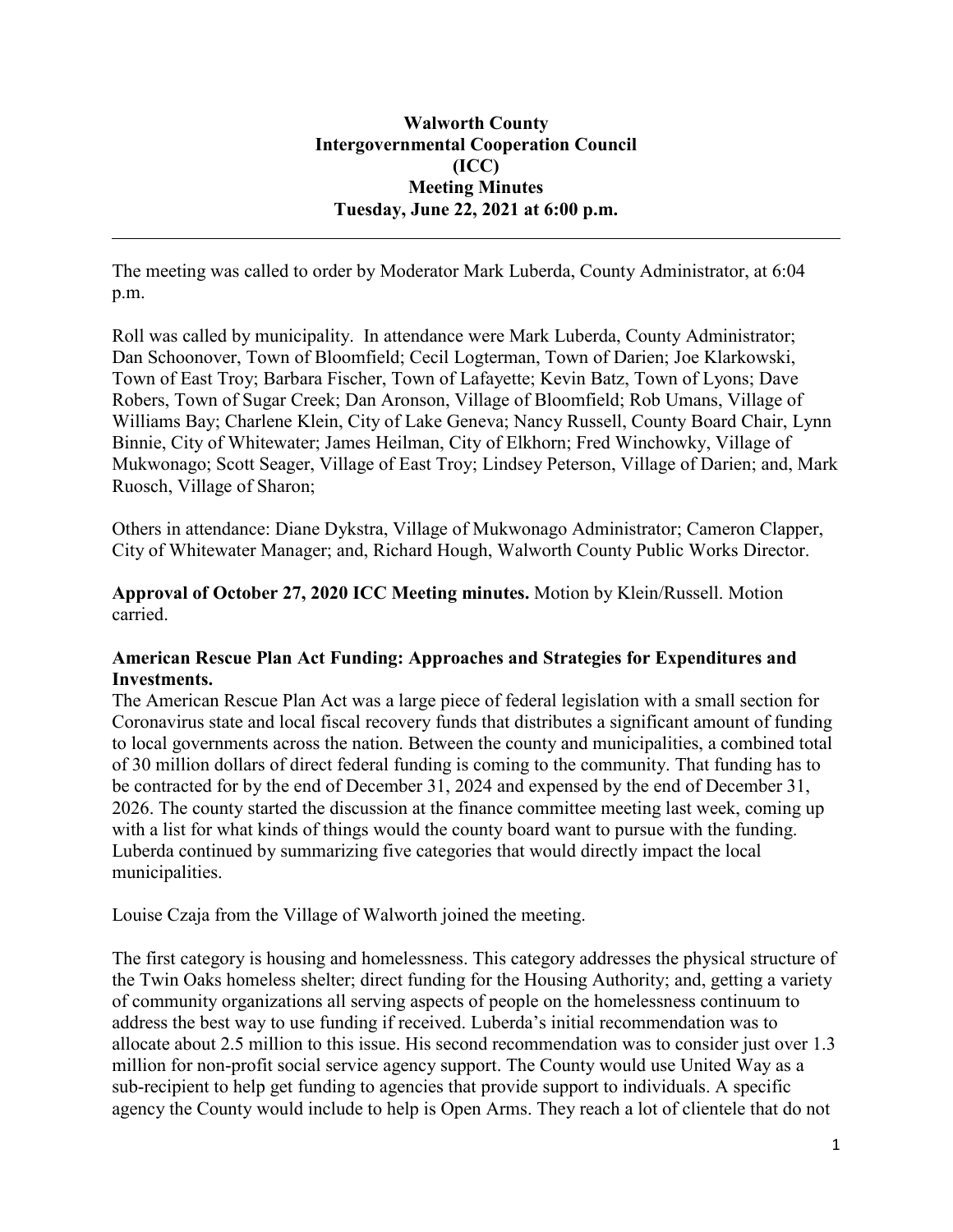necessarily respond to services provided by Health and Human Services and they were very essential during the early stages of COVID testing.

The next category was infrastructure/capital projects, specifically sewer and water projects. Another project identified in this category was broadband which 2 million would be allocated to. The starting total for capital projects would be 3.8 million. The County is also looking to allocate \$400,000 towards the category of tourism industry support. The two largest projects are within the intergovernmental and the direct county service provision categories. The intergovernmental category project would include new radio system portable radios for local agencies. The county is in the early stages of building a new background for the public safety radio system. Estimates from the study showed it was a 25 million dollar project in which each municipality would be paying for their portion of local radios. Luberda suggested the county board consider allocating as much as 2 million to offset costs those costs that the local governments would have.

Another project would be to allocate \$120,000 to consider cyber security support for local governments. The county took advantage during the pandemic with a grant from the state to get an assessment from an outside agency of the County's cyber security risks which was not cheap. The concept would be for the county may be use the same company to provide a uniform and consistent assessment of where municipality's biggest risks are. Looking for guidance from the ICC if it's worth the investment. Third area that direct effects municipalities is the crisis intervention program. The program is very well received and because mental health impacts ARPA funding, the County is looking to make it a full program through 2024. The purpose would be to see how well it works and if it's a program that really benefits all of the police departments. Looking to add two additional crisis intervention specialists and working supervisor to make a team of five. The intent of the \$300,000 allocated towards tourism is the Walworth County Tourism and Visitor's Bureau has a piece of software that links up and becomes the new website that can drive a county wide marketing pool that can target people who are using their own connection in the Visitor's Bureau. Also, a separate pool of money that all of the different agencies can get together and decide how it can be used to serve the whole county. The final project is broadband expansion. Looking to team with private industry partners to make sure they can extend broadband to places throughout the county that are lacking.

There was a general interest among the committee in the idea of the County being able to help provide some guidance and technical expertise in regards to how municipalities can use ARPA funding. Luberda suggested the possibility of contracting with an accounting firm in the area to help achieve this.

## **5-Year Solid Waste Implementation Plan.**

Walworth County Public Works Director, Richard Hough conducted a survey with all the municipalities and based on the feedback, he decided to provide a new 5-year implementation plan based on modifications from the 1994 plan. The purpose of the new plan was to develop a new form approach to solid waste and recycling practices within Walworth County. It's not the intent of the County to take ownership of the program, but to identify the best practices and encourage collaboration and coordination between communities that might have developed ideas that another may not; promote the importance of efficient and cost effective solid practices; and, document changes to the 1994 plan. This lead to an assessment of what are the community